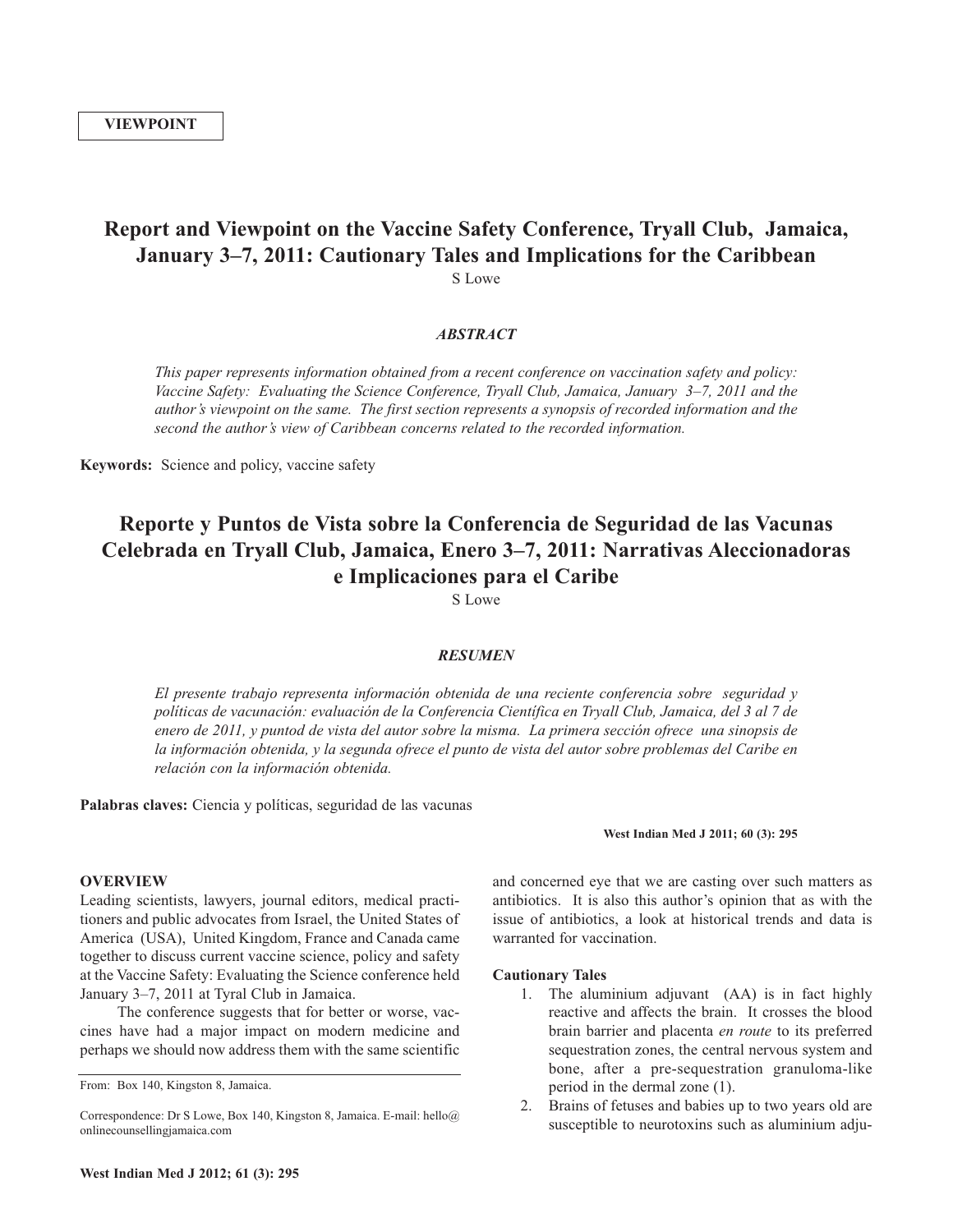vants because the blood brain barrier is not complete until one year of age (note that AAs can also take advantage of several extracellular and cellular transport mechanisms that enable them to pass even the mature blood brain barrier), and because adjuvants can interfere with the action of neurotransmitters such as glutamate which is critical for normal brain development. In addition, adjuvants can activate microglia in the brain and thus create a state of persistent brain inflammation (2).

- 3. Otherwise healthy premature children, despite current teaching at medical schools, may not be appropriate subjects for a regular vaccination schedule on a date to date basis with term babies (3).
- 4. Aluminium injected does not behave as aluminium ingested and is less easily excreted because the sizes of most antigen-Al complexes (24–69 kDa) are higher than the molecular weight cut-off of the glomerulus of the kidney (2).
- 5. In the USA, vaccines are regulated *via* policy law, not regular food and drug law under which all other pharmaceuticals must be tested and regulated (4).
- 6. In vaccine trials and tests, the "placebo" is not an inert substance but the adjuvant or a different vaccine (5).
- 7. Vaccine pharmacokinetics have never been studied and no vaccine has ever been studied for long term effects because such studies are not considered relevant nor are they required for vaccines (6).
- 8. No vaccine has ever been rigorously tested for long term adverse effects. Most vaccine safety trials focus on acute events and subject follow-up is limited to several days to several weeks. Neurological disorders and autoimmune conditions can take years to develop (7).
- 9. Since the 1950s, the natural cycle of many diseases has been admitted as a major and inadequately addressed confounder of studies attempting to verify vaccine efficacy (8).
- 10. Susceptible groups (*eg* prematurely born babies, children with underlying autoimmune or neurological diseases, and the elderly) have never been adequately addressed or modelled in vaccine studies but these groups are often precisely the most vulnerable to adverse reactions to vaccines. In addition, the elderly are known to be more sensitive to the oxidative stress of aluminium in the brain. Most testing in vaccine trials is carried out on the healthy young, not including pregnant women and babies (1).
- 11. The flu vaccine in some studies is now showing that mothers receiving the shot during pregnancy are spiking interleukins with a possible connection to increased schizoid behaviour and autism in children (9).
- 12. Since the dramatic increase in the USA in the number of vaccinations deemed to be required prior to school entry (from 10 in the late 70s to 32 in 2010, 18 of which contain AA), the prevalence of neurological disorders in children in developed countries has increased by 2000–3000% [from less than 5 per 10 000 to 110–157 per 10 000] (2).
- 13. The Food and Drug Administration (FDA) is now fast-tracking much research *eg* the planned fouryear study of a human papillomavirus (HPV) vaccine reduced to six months. The websites of the National Adverse Effects and Reactions and the National Vaccine Information Center can be checked for reports on the vaccine. There is still no proven long-term benefit from HPV vaccination, and vaccine safety concerns are significant, yet the companies are now recommending that boys be vaccinated as well (10).
- 14. In the USA, vaccine compounding is not as rigorously standardized as other drugs; one vaccine batch may be significantly biochemically different from the next batch and both batches are assumed under the same initial test and drug information insert. Quality control re-testing is not required nor is it state or federally legislated and is also admittedly difficult in Europe (11).
- 15. Possibly less noxious adjuvants than aluminium are not systematically pursued since aluminium remains a very inexpensive option (1).
- 16. The practice of increasing the amount of adjuvant in polyvalent vaccines has not been adequately addressed in light of evidence that this practice is likely unnecessary.

#### **2010 Recommended USA Vaccines Containing Aluminum**

| Combo Comvax Merck 2001 Hib, Hepatitis B   |                   |
|--------------------------------------------|-------------------|
| amorphous aluminum hydrox                  | $225 \text{~me}$  |
| DTaP Infanrix GlaxoSmithKline              |                   |
| 2010 DTaP aluminum hydrox                  | $625 \text{~meq}$ |
| Combo Pediarix GlaxoSmithKline 2008        |                   |
| DTaP, Hib, IPV aluminum hydrox, alum       | $850$ mcg         |
| DTaP Tripedia Sanofi Pasteur 2005 DTaP     |                   |
| aluminum potassium sulfate                 | $170 \text{~me}$  |
| Combo Kinrix GlaxoSmithKline 2010 DTaP,    |                   |
| IPV aluminum hydroxide                     | $600$ mcg         |
|                                            |                   |
| Combo Pentacel Sanofi Pasteur 2009         |                   |
| DTaP, IPV, Hib aluminum phosphate          | $333$ mcg         |
| Combo Twinrix GlaxoSmithKline Hepatitis A, |                   |
| Hepatitis B aluminum hydroxide, alum       | $450 \text{ mcg}$ |
|                                            |                   |

(V Debold, FDA Vaccine and Related Biological Products Advisory Committee – personal communication; unreferenced public domain product inserts).

17. Research findings that delaying DTP/DTaP, with reference to the USA schedule, results in significant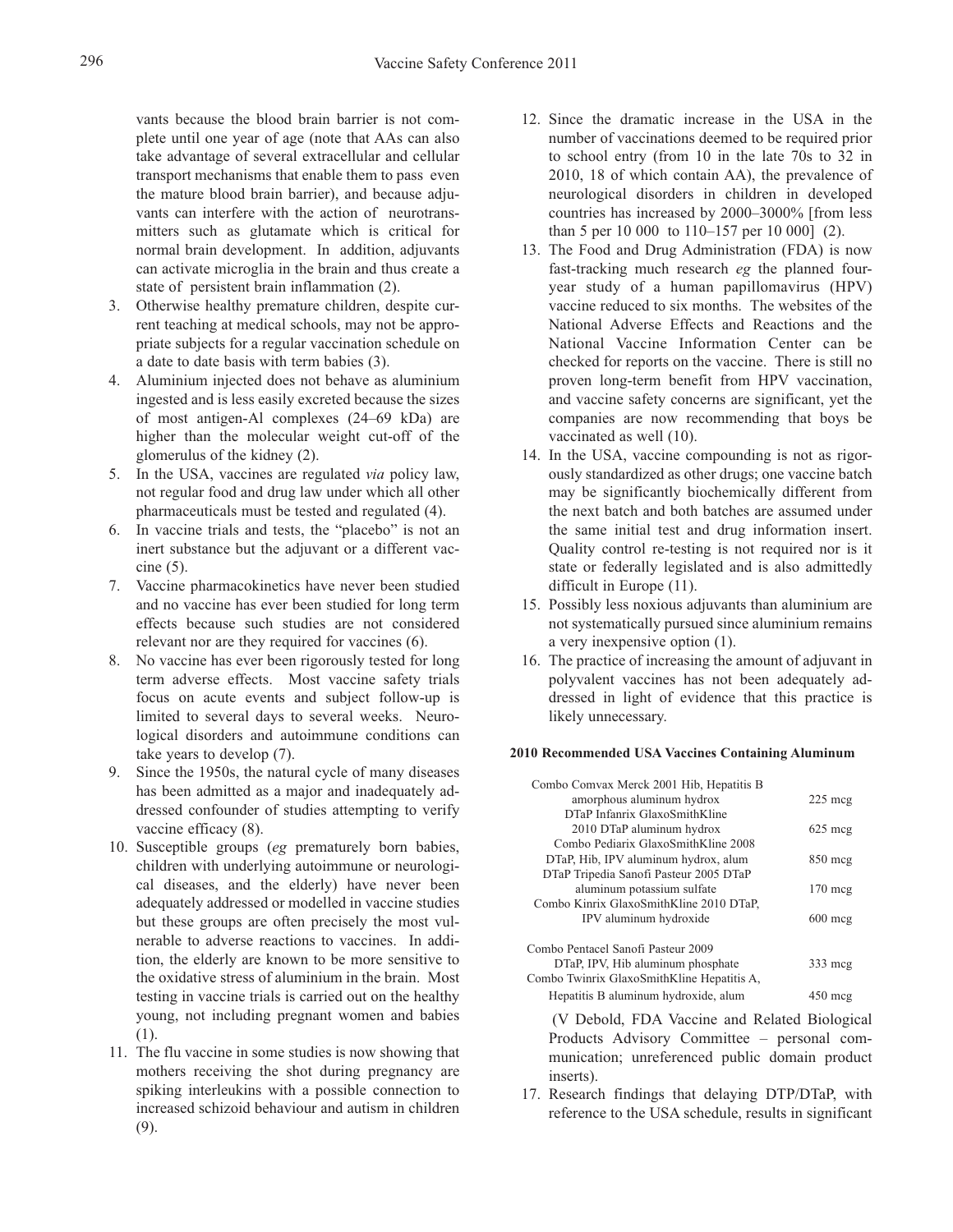decrease in childhood asthma have not been addressed by policy/schedule makers (12).

- 18. The fact that DTP is now considered unsafe for and is not used on the USA population has not prevented international marketing although childhood seizures are proven more frequent with it than if the more expensive acellular DTaP is used (13).
- 19. Despite the widely declaimed science behind the flu vaccine, the USA recommendation that everyone from aged six months till death receive a flu shot every year is still being recommended by the US Centres for Disease Control and Prevention (14).
- 20. Most states of the USA now obtain parents' consent for vaccinations and for those who now choose to opt out of vaccination programmes and are refused the service of the chosen paediatrician, depending on the circumstances, there may be legal redress (15).
- 21. The FDA admits it cannot keep up with the rate of formulation of new compounds slated for use as medicines either *via* testing or monitoring research and development and manufacturing sites *eg* dangerously contaminated anthrax vaccine facilities (4).
- 22. In reviewing tests and trials, the FDA can point out and reject material based on poor science and unethical practices but has no legal mandate to deal with later constructs used to re-submit material that is basically unchanged, it can only 'blackball'. There is also a 'revolving door' and conflicts of interest between staff of the FDA and pharmaceutical companies (16).
- 23. By 2013, the vaccine industry will be worth US\$35 billion. In the 1980s, the USA population was given 23 doses of seven vaccines compared to the last decade in which the full schedule carries 69 doses of 16 vaccines from birth to 18 years. There are now approximately 200 additional vaccines in development (17).
- 24. The US government has now set up a billion dollar fund for payouts in cases of adverse reactions to medicaments and US\$ 2 billion have already been paid out for vaccine injury (17).
- 25. The US drug lobby to Congress carries many times the weight and finance of the oil and military lobbies (18).

## **Implications for the Caribbean**

- 1. We do well to maintain the vaccine load of our national schedules to an effective minimum.
- 2. Jamaica does well to keep the MMR schedule to two years old and four years old (booster) or the one dose at approximately 11 years of age.
- 3. In order to reduce toxin load and effects, it seems

best to spread the schedule as widely as possible and administer vaccines as late as possible with due respect for any efficacy. Later administration of DTP/DTaP and lower asthma rates are a case in point.

- 4. The University of the West Indies might consider reviewing the teaching that healthy premature babies can be vaccinated on the same schedule as term babies. Premature babies may be especially at risk particularly during their known 'catch-up' phenomenon.
- 5. Cost may no longer be an appropriate argument for maintaining DTP in Jamaica's public sector.
- 6. Jamaica may be fortunate to have some practitioners who were immediately skeptical of 'vaccines' that covered only 2–4 of many HPV strains and a majority who are unlikely to be injecting males with them.
- 7. Jamaica may want to review BCG policy as we have heard at both the conference of the Caribbean College of Family Practitioners and the Vaccine Safety Conference that the immunity conferred wears off and is never boosted. Furthermore, many countries including the USA have never had this vaccine as part of their schedule and we may be putting newborns, especially premature babies, at risk.
- 8. Our governments may want to enforce stricter policy/further monitoring of vaccine sourcing and purchase policy as there are many issues about vaccines that remain unaddressed/ignored.
- 9. The Caribbean needs to enter, more fully, the effort to improve vaccine science and use.

## **REFFERENCES**

- 1. Deth R. MA, Oxidation and methylation in human brain: from autism to Alzheimer's. Paper presented at: Vaccine Safety Conference; 2011 Jan 3–7; Montego Bay, Jamaica.
- 2. Tomljenovic L. Review: aluminum and Alzheimer's disease: after a century of controversy, is there a plausible link? J Alzheimer's Dis 2011; **23:** 567–98.
- 3. National Vaccine Information Center: your health, your family, your choice [Internet]. Vienna, VA: National Vaccine Information Center; c2003–2010. Statement by Barbara Loe Fisher, President and Cofounder National Vaccine Information Center, Institute of Medicine Immunization Safety Committee, National Academy of Sciences, Washington, DC; 2001 Jan 26; [cited 2011 Sept 17]; [about 1 screen]. Available from: http://www.nvic.org/nvic-archives/fisher-statement-01-11- 2001.aspx
- 4. Nass M. Anthrax and pandemic vaccines: examining the research base, scientific misconduct, the law and liability. Paper presented at: Vaccine Safety Conference; 2011 Jan 3–7; Montego Bay, Jamaica.
- 5. US Department of Health and Human Services, US Food and Drug Administration [Internet]. Silver Spring, MD: US Food and Drug Administration (no date of pub). Highlights of prescribing information; 2009 Sept [cited 2011 Jul 16]; [about 22 screens]. Available from: http://www.fda.gov/downloads/biologicsbloodvaccines/vaccines/
- 6. Medinfo: medinfo.co.uk [Internet]. Berkshire, UK: Med Info Dept UK; c1998-2010. Patient group direction information for: Revaxis® diphtheria, tetanus and poliomyelitis (inactivated) vaccine (adsorbed,